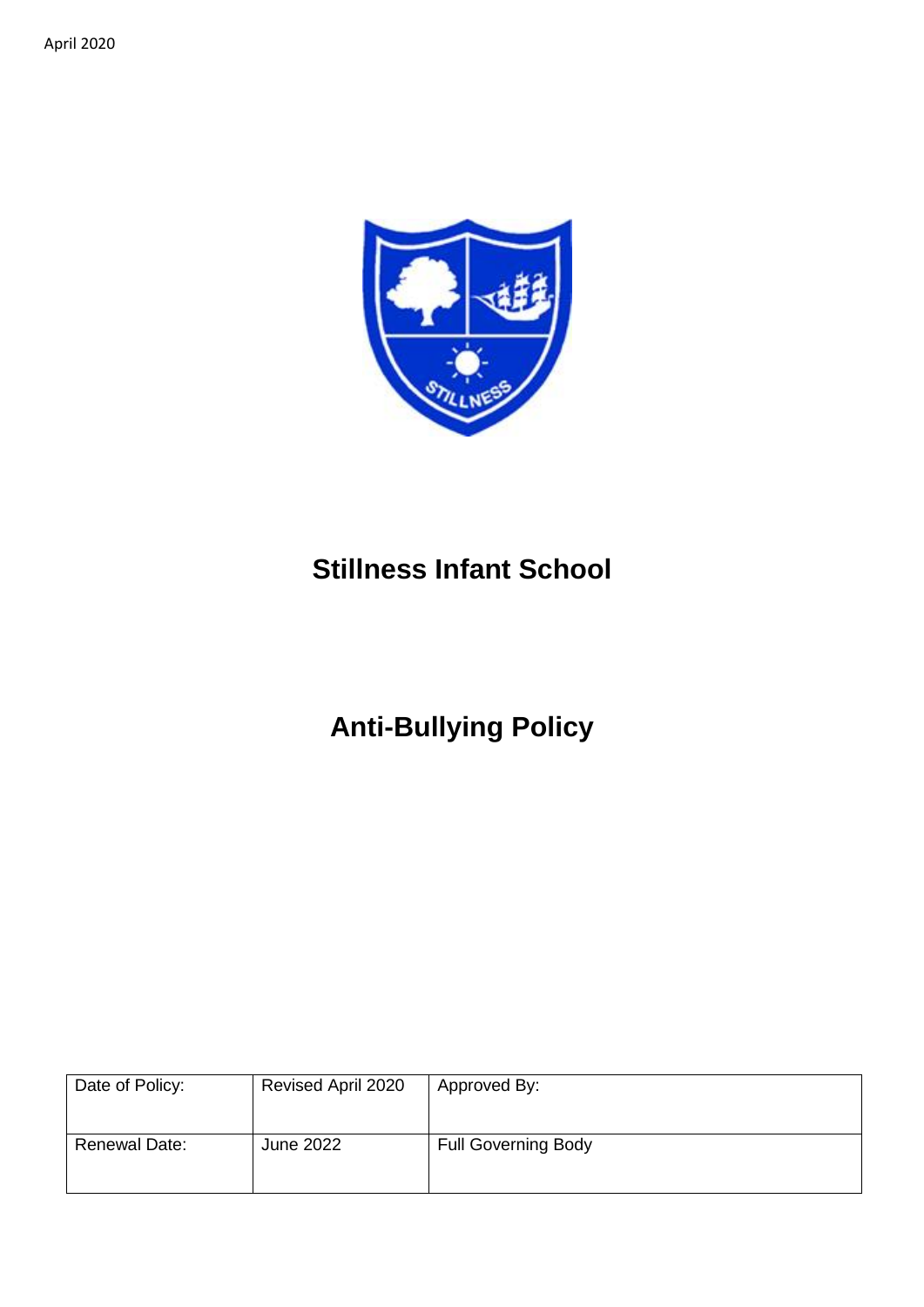## **Objectives of this Policy**

This policy outlines what Stillness Infant School will do to prevent and tackle bullying. We are committed to providing a caring, friendly and safe environment for all our children so that they can learn in a relaxed and secure atmosphere. We use the principles of Values Based Education to underpin our policies and procedures. We are committed to developing an anti-bullying culture whereby no bullying, including bullying between adults or adults and children, will be tolerated.

## **Our school community will:**

- monitor and review our anti-bullying policy and practice on a regular basis, ensuring that all governors and staff know what the school policy is on bullying, and follow it should bullying be reported;
- support all staff to promote positive relationships to prevent bullying, and identify and tackle any bullying behaviour appropriately and promptly;
- ensure that all pupils and parents know what the school policy is on bullying, and what they should do if bullying arises;
- reassure parents and pupils that they will be supported if bullying is reported. As a school we take bullying very seriously.
- report back to parents/carers regarding their concerns on bullying and deal promptly with complaints. Parents/ carers in turn will work with the school to uphold the anti-bullying policy.
- ensure that pupils are aware that all bullying concerns will be dealt with sensitively and effectively so that they feel safe to learn;
- support all pupils through encouraging them to develop positive social skills and attitudes by learning how to relate to and respect each other.

## **Definition of bullying**

Bullying is 'behaviour by an individual or group, repeated over time, that intentionally hurts another individual or group either physically or emotionally'. (DfE "Preventing and Tackling Bullying", October 2014) Bullying can take many forms and is often motivated by prejudice against particular groups. It might be motivated by actual differences between children, or perceived differences.

Bullying can happen to anyone. This policy covers all types of bullying including:

- Bullying related to race, religion or culture.
- Bullying related to SEND (Special Educational Needs or Disability).
- Bullying related to appearance or physical/mental health conditions.
- Bullying related to sexual orientation (homophobic bullying).
- Bullying of young carers, children in care or otherwise related to home circumstances.
- Sexist, sexual and transphobic bullying.
- Bullying via technology for instance, cyber-bullying via text messages or the internet

Bullying can include: name calling, taunting, mocking, making offensive comments, kicking, hitting, taking belongings, producing offensive graffiti, gossiping, excluding people from groups, and spreading hurtful and untruthful rumours. This includes the same inappropriate and harmful behaviours expressed via digital devices (cyberbullying) such as the sending of inappropriate messages by phone, text, Instant Messenger, through websites and social media sites and apps, and sending offensive or degrading images by mobile phone or via the internet.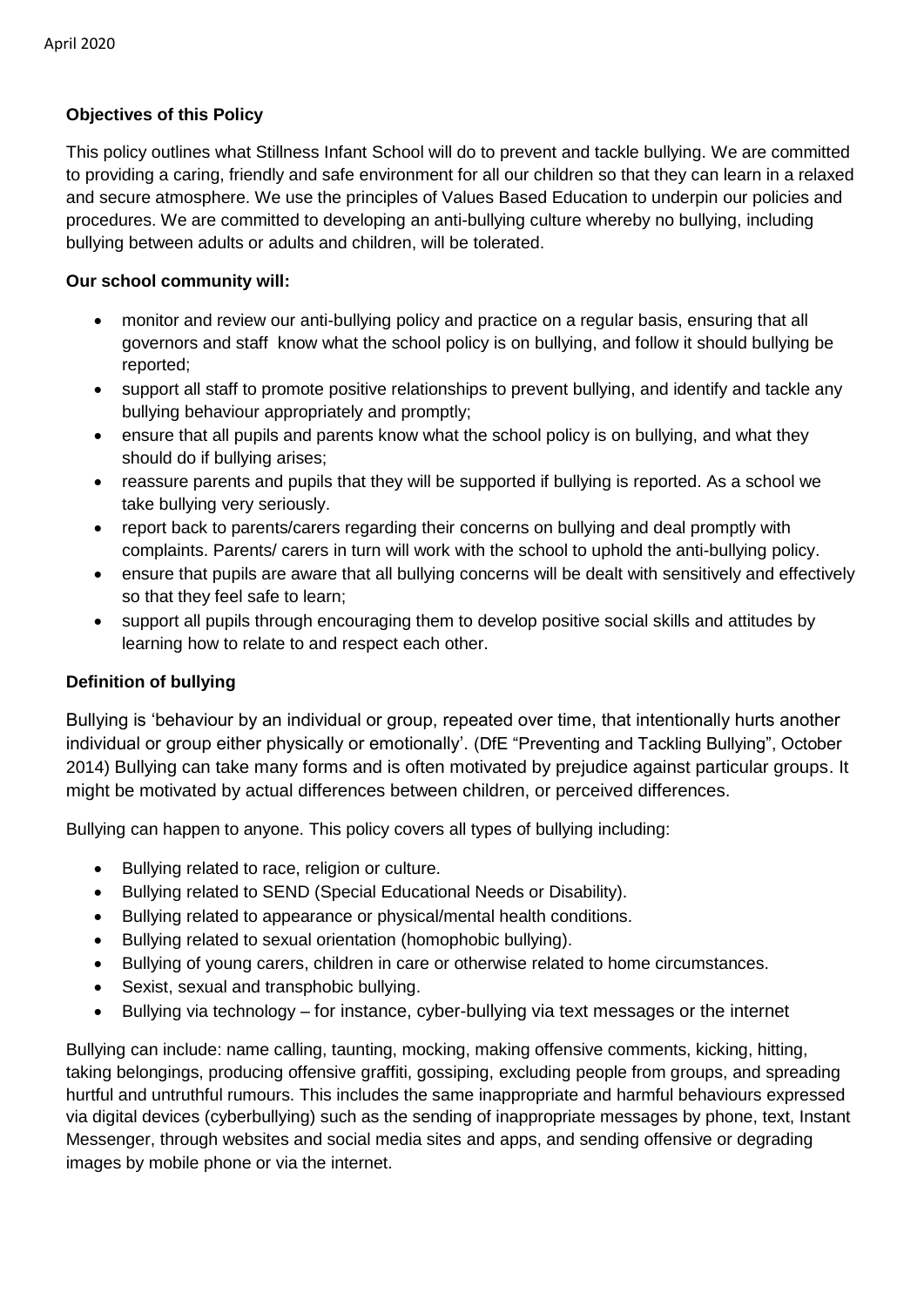## **Preventing, identifying and responding to bullying**

As a school we have created an ethos of good behaviour where pupils treat one another and the school staff with respect because they know that this is the right way to behave. Values of respect for staff and other pupils, an understanding of the value of education, and a clear understanding of how our actions affect others permeate the whole school environment and are reinforced by staff and older pupils who set a good example to the rest.

Our school's response to bullying does not start at the point at which a child has been bullied. Our school staff act proactively to teach the children values which act as guiding principles when they are making choices about their friendships and behaviours. Staff gather any information about issues between pupils which might provoke conflict, and develop strategies to prevent bullying occurring in the first place. This involves teaching pupils about issues of difference, respect, equality and empathy through lessons, dedicated events and projects, and through assemblies and regular Values lessons. The teachers model these values in their own words and behaviours, helping the children to understand what it is to be a values- based human being.

## **Strategies to help prevent the occurrence of bullying behaviour**

At Stillness Infant school we will:

- ensure all staff are aware of and follow the school behaviour policy;
- create and support an inclusive environment which promotes a culture of mutual respect, consideration and care for others which will be upheld by all;
- actively provide opportunities (through PSHCE activities / Values based Education) to develop pupils' social and emotional skills, including their resilience;
- provide an 'open door' approach for pupils, staff and parents/carers to access support and report concerns;
- challenge practice which does not uphold the school's values for example, tolerance, nondiscrimination and respect towards others;
- consider all opportunities for addressing bullying in all forms throughout the curriculum (stories, drama and role play) including a range of additional approaches such as through displays, assemblies, events, and the school council;
- regularly update and evaluate our approaches to take into account the developments of technology, and provide up-to-date advice and education to all members of the community regarding positive online behaviour;
- train all staff to identify all forms of bullying and to follow the school policy and procedures (including recording and reporting incidents);
- proactively gather and record concerns and information about bullying incidents and issues so as to effectively develop strategies to prevent bullying from occurring;
- use a variety of techniques to resolve the issues between those who bully and those who have been bullied;
- work with other agencies and the wider school community to prevent and tackle concerns;
- celebrate success and achievements to promote and build a positive school ethos.

## **Involvement of pupils**

We will:

- regularly gather the children's views on the extent and nature of bullying;
- ensure that all pupils know how to express worries and anxieties about bullying;
- ensure that all pupils are aware of the range of sanctions which may be applied against those engaging in bullying;
- involve pupils in anti-bullying campaigns in schools and embedded messages in the wider school curriculum (appropriate to their age);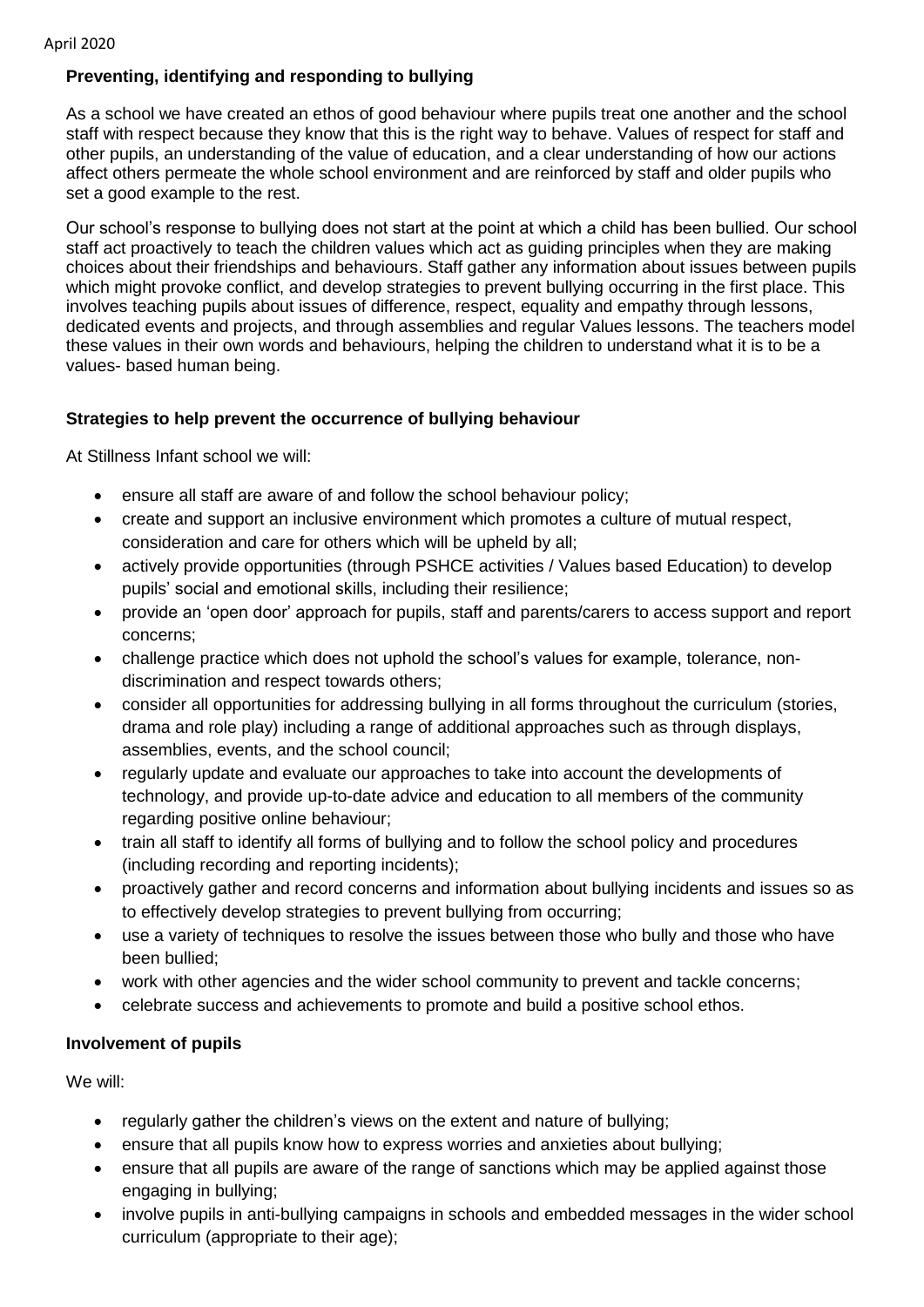#### April 2020

• offer support to pupils who have been bullied and to those who are bullying in order to address the problems they have.

## **Liaison with parents and carers**

We will:

- make sure that key information about bullying (including policies and named points of contact if parents are worried) is available to parents/carers e.g. website, newsletter;
- ensure all parents/carers know about our complaints procedure and how to use it effectively;
- ensure all parents/carers know where to access independent advice about bullying:
- work with all parents/carers and the local community to address issues beyond the school gates that may give rise to bullying;
- ensure that parents work with the school to role model positive behaviour for pupils.

## **Links with other school policies and practices**

This Policy links with a number of other school policies, practices and action plans including:

- Behaviour and discipline policy
- Complaints policy
- Safeguarding and child protection policies
- e-Safety (Online Safety) and Acceptable Use policies
- Curriculum policies such as PSHCE and computing
- Use of mobile phone and social media policies
- Staff Code of Conduct

## **Responsibilities**

It is the responsibility of:

- School Governors to take a lead role in monitoring and reviewing this policy;
- Governors and all staff to be aware of this policy and implement it accordingly;
- The Headteacher to communicate the policy to the school community and to ensure that disciplinary measures are applied fairly, consistently and reasonably;
- Staff to support and uphold the aims of the policy;
- Parents/carers to support their children and work in partnership with the school;
- Pupils to abide by the policy.

## **Procedures for all staff**

#### **Dealing with Incidents**

When bullying is suspected or reported:

- Staff will intervene immediately when bullying is reported;
- Staff will investigate listen to all parties and witnesses:
- The incident will be recorded and given to the head teacher or deputy head teacher, who will interview the children concerned;
- The child being bullied will be made aware that the incident will be dealt with;
- Parents/carers of the child/children doing the bullying will be asked to attend a meeting to discuss their child's behaviour;
- Parents/carers of the child being bullied will be informed and invited to meet with an appropriate member of staff;
- A suitable sanction will be implemented for the child doing the bullying in order to modify or change the behaviour;
- Staff will monitor the behaviour of both "bully" and "victim", and all staff will be alerted to watch out for further occurrence.
- DSL will be notified and incident will be recorded on My Concern.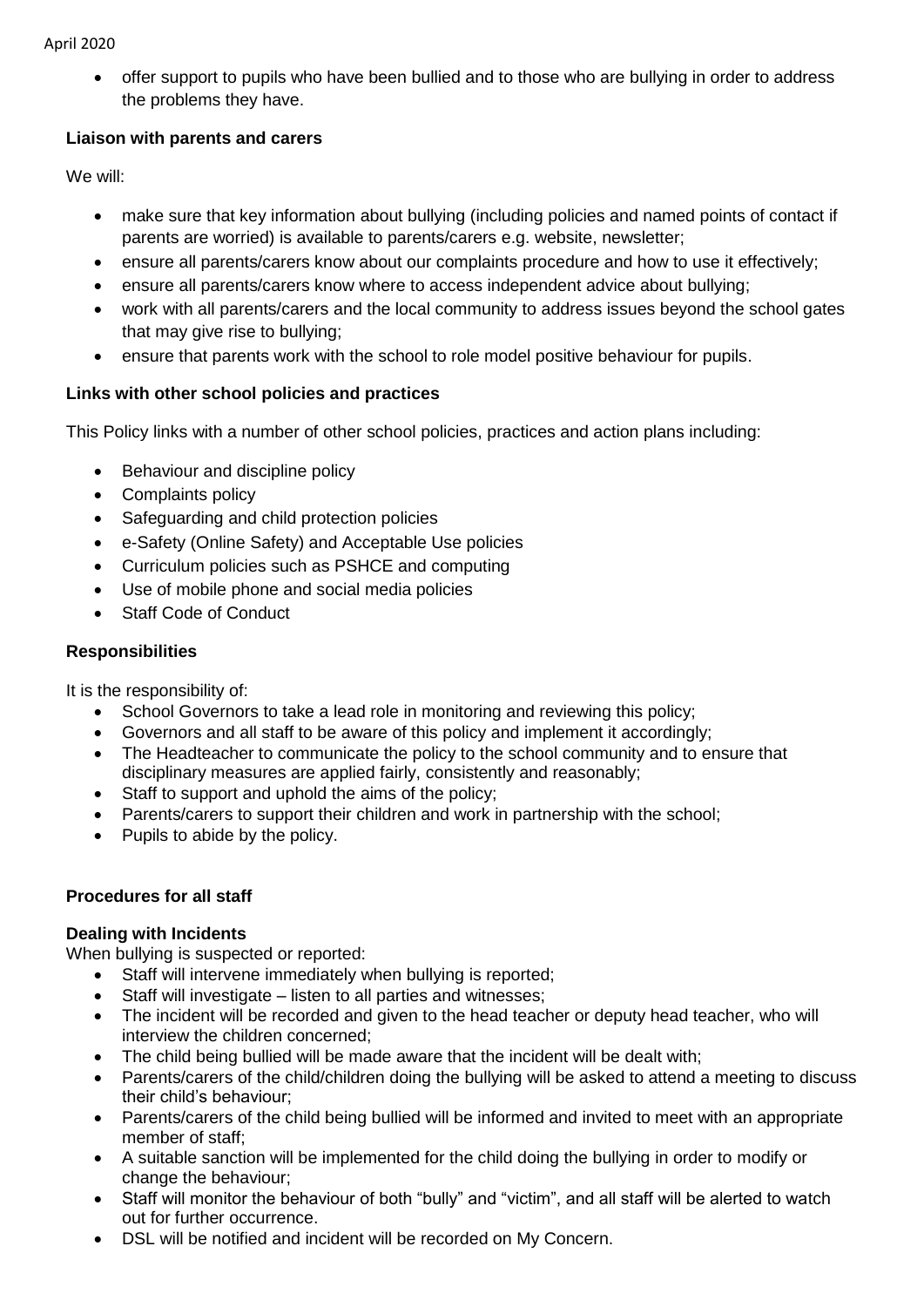#### **Supporting Pupils** *The first priority will be to support the victim.*

*Pupils who have been bullied will be supported by:*

- Offering an immediate opportunity to discuss the experience with their teacher or a member of staff of their choice;
- Reassuring the pupil and providing continuous support;
- Helping to develop strategies to prevent re-occurrence;
- Restoring self-esteem and confidence.

Sanctions will be applied to those children who are bullying as appropriate. This may be a removal of *privileges or removal from the play ground for a period of time in order that the victim may play safely in the knowledge that the bully is not present.*

### **Pupils who have bullied will be helped by:**

- Discussing what happened and establishing the concern, developing an understanding of the impact of their actions on the victim, and helping them understand that what they have done is wrong and that they need to change their behaviour;
- Informing parents/carers to help change the attitude and behaviour of the child;
- Providing appropriate education and support;
- Sanctioning in line with school behaviour/discipline policy, for example, removal of the bully from the playground or classroom, time out in another class or with a senior teacher, or exclusion from playtime or lunchtime. In extreme cases, the parent may be asked to take the child home at lunch time, or as a final resort, a formal exclusion process may be instigated.

## **Supporting Adults**

*Adults (staff and parents) who have been bullied or affected will be supported by:*

- Offering an immediate opportunity to discuss the concern with a senior member of staff / head teacher;
- Being advised to keep a record of the bullying as evidence;
- Where the bullying takes place outside of the school site then the school will ensure that the concern is investigated and that appropriate action is taken in accordance with the schools behaviour and discipline policy or staff code of conduct;
- Reassuring and offering appropriate support;
- Working with the wider community and local/national organisations to provide further or specialist advice and guidance.

#### *Adults (staff and parents) who have bullied will be helped by:*

- Discussing what happened with a senior member of staff and establishing the concern;
- Clarifying the schools official procedures for complaints or concerns;
- If online, requesting content be removed and / or reporting account/content to service provider;
- Instigating disciplinary action, if appropriate.

#### **Monitoring & review**

The head teacher will report on a regular basis to the governing body on incidents of bullying and outcomes.

The school will ensure that the policy is consistently applied and that any issues identified will be incorporated into the school's action planning.

### **(This policy will be monitored and reviewed in June 2021). This policy was reviewed early due to some additions in April 2020.**

#### **Next review date: April 2022.**